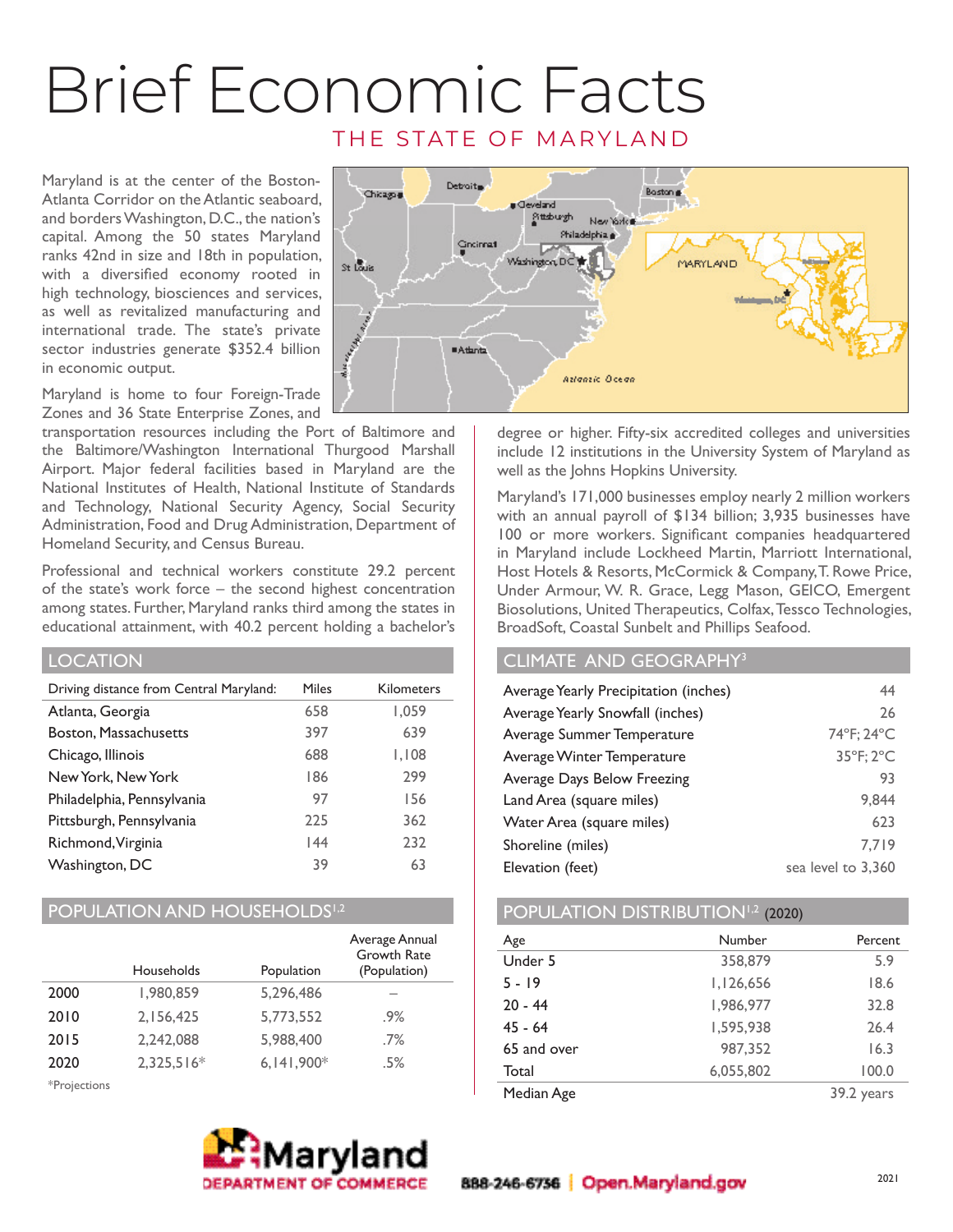# Brief Economic Facts I THE STATE OF MARYLAND

| LABOR AVAILABILITY $^{2,4}$ (by place of residence) |  |
|-----------------------------------------------------|--|
|-----------------------------------------------------|--|

| Civilian Labor Force (2018 avg.)                   |           |           |
|----------------------------------------------------|-----------|-----------|
| Total civilian labor force                         |           | 3,172,796 |
| Employment                                         |           | 2,958,287 |
| Unemployment                                       |           | 214,509   |
| Unemployment rate                                  |           | 6.8%      |
| Employment in selected occupations (2015-2019)     |           |           |
| Management, business, science and arts             | 1.423.209 | 46.3%     |
| Service                                            | 525.635   | 17.1%     |
| Sales and office                                   | 611,703   | 19.9%     |
| Natural resources, construction and<br>maintenance | 236,689   | 77%       |
| Production, transp. and material moving            | 276,650   | 9.0%      |

## MAJOR EMPLOYERS<sup>5</sup> (2020-2021)

| Employer                                           | Product/Service                | Employment |
|----------------------------------------------------|--------------------------------|------------|
| Fort George G. Meade                               | Military installation; intell. | 52,700     |
| Univ. System of Maryland                           | Higher education               | 40,035     |
| Univ. of Md. Medical System                        | Hospitals; health services     | 28, 115    |
| Johns Hopkins University                           | Higher education               | 25,000     |
| Johns Hopkins Hospital and<br><b>Health System</b> | Hospitals; health services     | 24,345     |
| Aberdeen Proving Ground                            | Military installation          | 21,000     |
| National Inst. of Health                           | Federal agency                 | 17,940     |
| Joint Base Andrews                                 | Military installation          | 17,500     |
| U.S. Food and Drug Admin.                          | Federal agency                 | 13,855     |
| U.S. Social Security Admin.                        | Federal agency                 | 12,600     |
| MedStar Health                                     | Hospitals; health services     | 12,385     |
| Naval Support Act. Bethesda                        | Military installation          | 12,000     |
| Naval Air Station Pax, River                       | Military installation          | 10,000     |
| Marriott International                             | Food and lodging services      | 10,400     |
| Northrop Grumman                                   | Electronic systems             | 10,365     |
| LifeBridge Health                                  | Hospitals; health services     | 10, 105    |
| Amazon.com                                         | <b>Fulfillment centers</b>     | 7,000      |
| United Parcel Service (UPS)                        | Mail and package delivery      | 7,000      |
| Genesis HealthCare                                 | Nursing care                   | 6,500      |
| Verizon Maryland                                   | Communications<br>services     | 6,500      |
| <b>Fort Detrick</b>                                | Military installation          | 6,400      |
| Exelon                                             | Electric power generation      | 5,200      |
| Southwest Airlines                                 | Airline                        | 4,835      |
| T. Rowe Price Group                                | Financial services             | 4,800      |
| U.S. Internal Revenue Serv.                        | Revenue collection             | 4,735      |

Excludes state and local governments, national retail and national foodservice; includes higher education

Federal and military employers exclude contractors to the extent possible; embedded contractors may be included; Fort George G. Meade includes employees of the National Security Agency

## EMPLOYMENT<sup>4</sup> (2019, BY PLACE OF WORK)

|                                                  |           | Estab- Annual Avg. | Emp.             | Avg. Wkly. |
|--------------------------------------------------|-----------|--------------------|------------------|------------|
| Industry                                         | lishments | Empl.              | ℅                | Wage       |
| Federal government                               | 1,007     | 149,350            | 5.9              | \$2,158    |
| State government                                 | 447       | 97,336             | 3.9              | 1,259      |
| Local government                                 | 2,091     | 233,698            | 9.3              | 1,233      |
| Private sector                                   | 172,249   | 2,036,351          | 80.9             | 1,274      |
| Natl. resources and mining                       | 721       | 7,127              | 0.3              | 902        |
| Construction                                     | 16,435    | 161,959            | 6.4              | 1,345      |
| Manufacturing                                    | 4,187     | 108,519            | 4.3              | 1,642      |
| Trade, transp. and util.                         | 31,838    | 442,361            | 17.6             | 976        |
| Information                                      | 2,864     | 33,033             | $\overline{1.3}$ | 2,126      |
| <b>Financial activities</b>                      | 15,733    | 129,594            | 5.1              | 2,119      |
| Prof. and business svcs.                         | 44,366    | 443,642            | 17.6             | 1,698      |
| Educ, and health services                        | 21,609    | 420,060            | 17.6             | 1,146      |
| Leisure and hospitality                          | 14,934    | 211,399            | 8.4              | 506        |
| Other services                                   | 19,229    | 78,464             | 3.1              | 928        |
| Total                                            | 175,794   | 2,516,736          | 100.0            | 1,322      |
| Includes civilian employment only                |           |                    |                  |            |
| Businesses by Employment Size Class (1st Q 2021) |           |                    |                  |            |
| No. of employees<br>$0 - 9$                      | $10-49$   | 50-99              | 100-499          | $500+$     |
| No. of businesses<br>133,247                     | 30,307    | 4,199              | 2,799            | 136        |

## INCOME2 (2015-2019)

|                         | <b>Percent Households</b> |             |
|-------------------------|---------------------------|-------------|
| <b>Distribution</b>     | Maryland                  | U.S.        |
| Under \$25,000          | 13.1                      | 19.2        |
| \$25,000 - \$49,999     | 16.0                      | 21.2        |
| \$50,000 - \$74,999     | 15.3                      | 17.2        |
| \$75,000 - \$99,999     | 13.2                      | 12.7        |
| $$100,000 - $149,999$   | 19.0                      | 15.1        |
| $$150,000 - $199,999$   | 10.5                      | 6.8         |
| \$200,000 and over      | 12.7                      | 7.7         |
| Median household        | \$84.805                  | \$62,843    |
| Average household       | \$111,417                 | \$88,607    |
| Per capita              | \$42,122                  | \$34,103    |
| Total income (millions) | \$245.697                 | \$10,699.83 |

## HOUSING<sup>2,6</sup>

#### Occupied Units (2015-2019) 2,448,422 (60.2% owner occupied)

| Housing Transactions $(2020)*$ |           |
|--------------------------------|-----------|
| Units sold                     | 96.101    |
| Median selling price           | \$330,000 |
|                                |           |

\*All multiple listed properties; excludes auctions and FSBO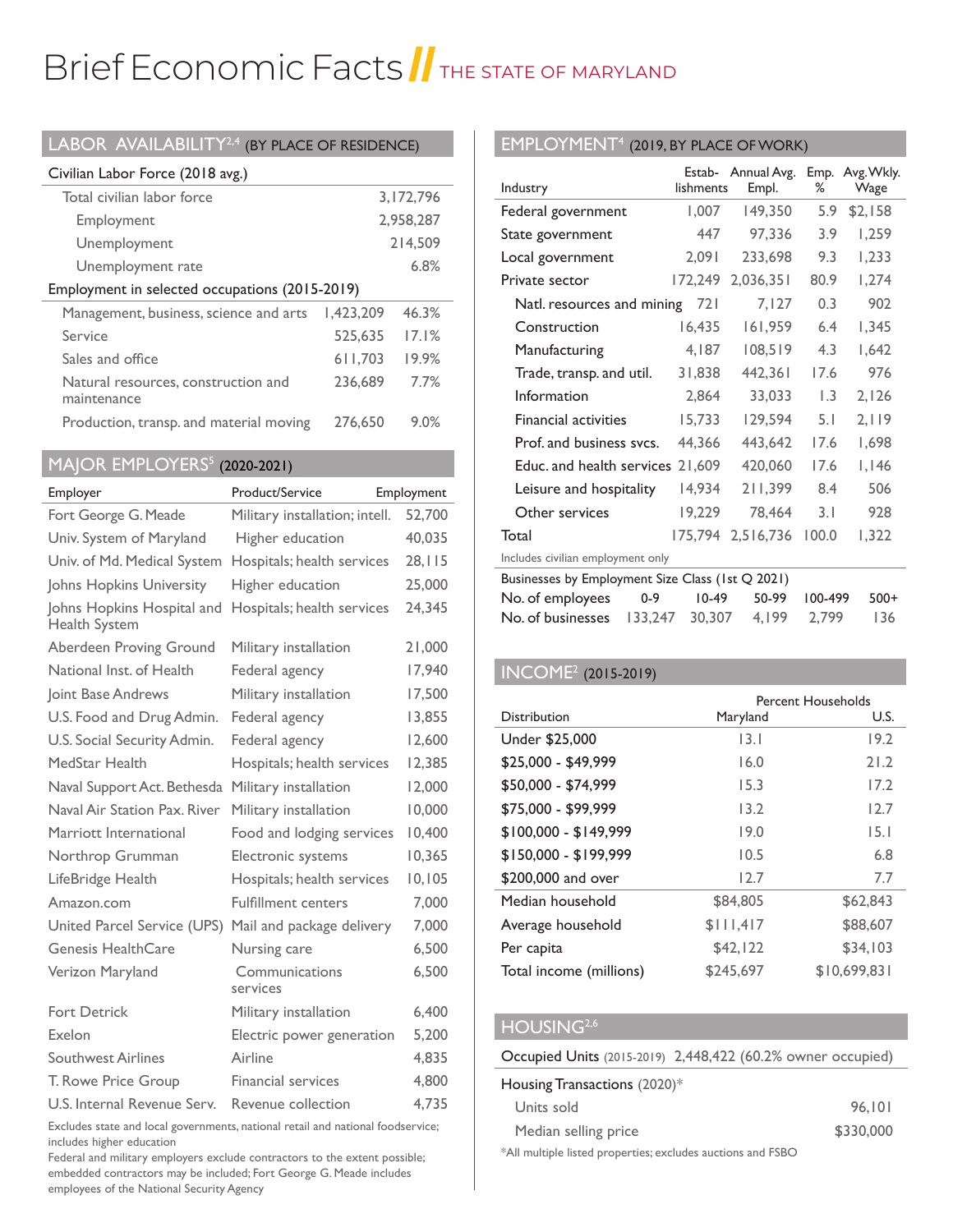# Brief Economic Facts THE STATE OF MARYLAND

## **TRANSPORTATION**

Maryland is centered in one of the nation's most comprehensive transportation networks along the eastern seaboard.

Highways: Maryland offers a safe, efficient network of interstate roads; I-68, I-70, I-81, I-83, I-95, I-97, I-195, I-270, I-370, I-395, I-495, I-695, I-795, and I-895.

Rail: Served primarily by CSX Transportation and Norfolk Southern Railway; five additional short line or terminal freight railroads provide service mainly in rural areas of the state.

Mass Transit: State-owned rail commuter service (MARC) in the Baltimore-Washington area; metropolitan light rail in the Baltimore area, and subway systems in Baltimore and the Washington, D.C. suburbs. Amtrak passenger rail offers convenient access to U.S. cities in the Northeast, and Metroliner service connects Baltimore to New York in 2-1/2 hours.

Truck: 1,540 local and long-distance trucking establishments transport general or specialized cargo.

Water: Port of Baltimore is located closer to the Midwest than any other Atlantic seaport; a leading U.S. automobile port and one of the nation's top ro-ro ports; state-of-the-art Seagirt Marine Terminal and Intermodal Container Transfer Facility provide convenient, economical access to national and international markets; one of only four ports on the East Coast able to accommodate Neo-Panamax ships.

Air: Maryland is as close by air to London as it is to Los Angeles; Baltimore/Washington International Thurgood Marshall Airport (BWI), the state's major commercial airport, provides nonstop service to 93 domestic and overseas destinations and is served by 36 airlines, including commuter, charter and cargo; passenger flights to and from BWI average 660 daily. BWI offers a full array of cargo support services, including 24-hour air cargo and customs services, a 395,000 square foot Air Cargo Center and a 214-acre Foreign-Trade Zone. A light rail line connects BWI's international terminal with Baltimore City and its northern suburbs, and Amtrak and MARC train service are available to Washington, D.C.

### **UTILITIES**

Electricity: Electricity in Maryland is available and dependable; the state's major electric utilities are part of the PJM Interconnection, the country's largest and most integrated power pool. The amount of power available at any particular place varies, but the 13 electric utilities that serve Maryland provide ample power on demand. Customers of investor-owned utilities and major cooperatives may choose their electric supplier.

Gas: Natural gas is available in most urban and surrounding areas. Maryland receives bulk natural gas from five interstate pipelines: Transco, Columbia Gas, Dominion Energy, Texas Eastern, and Eastern Shore Natural Gas. Seven natural gas companies operate in Maryland, as well as two companies which supply propane gas through street mains. Customers of major gas companies may choose their gas supplier.

Telecommunications: Heavily served by digital and fiber optics, the state's telecommunications network is state-of-the-art. Verizon Maryland is the largest provider of communications services in the state; its fiber network infrastructure is very robust with nearly 18,000 fiber miles. Verizon services include FTTP, FiOS, Business Ethernet and Secure Gateway. Other major providers include Comcast, CenturyLink and XO Communications.

## TAX RATES AND INCENTIVES<sup>7</sup>

Corporate Income Tax: 8.25% on net income attributable to business transacted within Maryland. Local jurisdictions do not levy a corporate income tax.

Personal Income Tax: Graduated rate ranging from 2.0% to 5.75% on taxable income over \$300,000 for joint filers. Each of the counties and the City of Baltimore impose a personal income surtax ranging from 1.75% to 3.20% of taxable income.

Sales and Use Tax: 6% on tangible personal property sold at retail or used in Maryland. Does not apply to sales for resale. Does not apply to a manufacturer's purchase of raw materials nor manufacturing machinery and equipment. Does not apply to purchases of materials and equipment used in R&D and testing of finished products, and computer programs for reproduction or incorporation into another computer program for resale. Local jurisdictions do not levy a general sales tax.

Real Property Tax: Real property in Maryland is assessed at 100% of market value. Property is valued once every three years. The state tax rate for 2019-2020 is 11.2 cents per \$100 of assessed value. Local jurisdictions and incorporated municipalities tax at varying rates.

Personal Property Tax: Maryland does not impose a state personal property tax on business. Local jurisdictions and incorporated municipalities tax at varying rates. Rates are based on depreciated value. Seven counties and several municipalities exempt all personal property from taxation. The remaining counties and most municipalities offer partial or complete exemptions on manufacturing and research and development machinery and equipment, and on manufacturing, R&D and warehousing inventories.

#### Major State Tax Incentives

- Biotechnology Investment Incentive Tax Credit
- Brownfields Tax Incentive
- Data Center Maryland Sales and Use Tax Exemption Incentive
- Cybersecurity Investment Incentive Tax Credit
- Enterprise Zone Tax Credits
- Job Creation Tax Credit
- More Jobs for Marylanders Manufacturing Tax Credit
- One Maryland Tax Credit
- Regional Institution Strategic Enterprise (RISE) Zone Program
- Research and Development Tax Credit
- Small Business Relief Tax Credit

#### BUSINESS AND INDUSTRIAL PROPERTY

Maryland offers a variety of buildings, sites and business park settings located throughout the state. Commercial and industrial properties are available for research and development, office, warehouse/distribution, heavy/light industrial, and manufacturing uses. Properties with wet lab, clean room and secure/SCIF space are available. The state is also home to over 35 new-business incubators for technologydriven companies.

An abundance of properties have ready access to highway, rail, airport and port facilities. Most properties are served with utilities. Purchase or lease of properties can be arranged, or buildings can be built new to suit tenant's specifications or can be retrofitted.

To begin exploring the range of available properties in Maryland, please visit our searchable Buildings & Sites database at Open.Maryland.gov. You may also contact a state economic development representative at 1.888.246.6736. These qualified economic developers offer confidential and professional siteselection services free of charge.